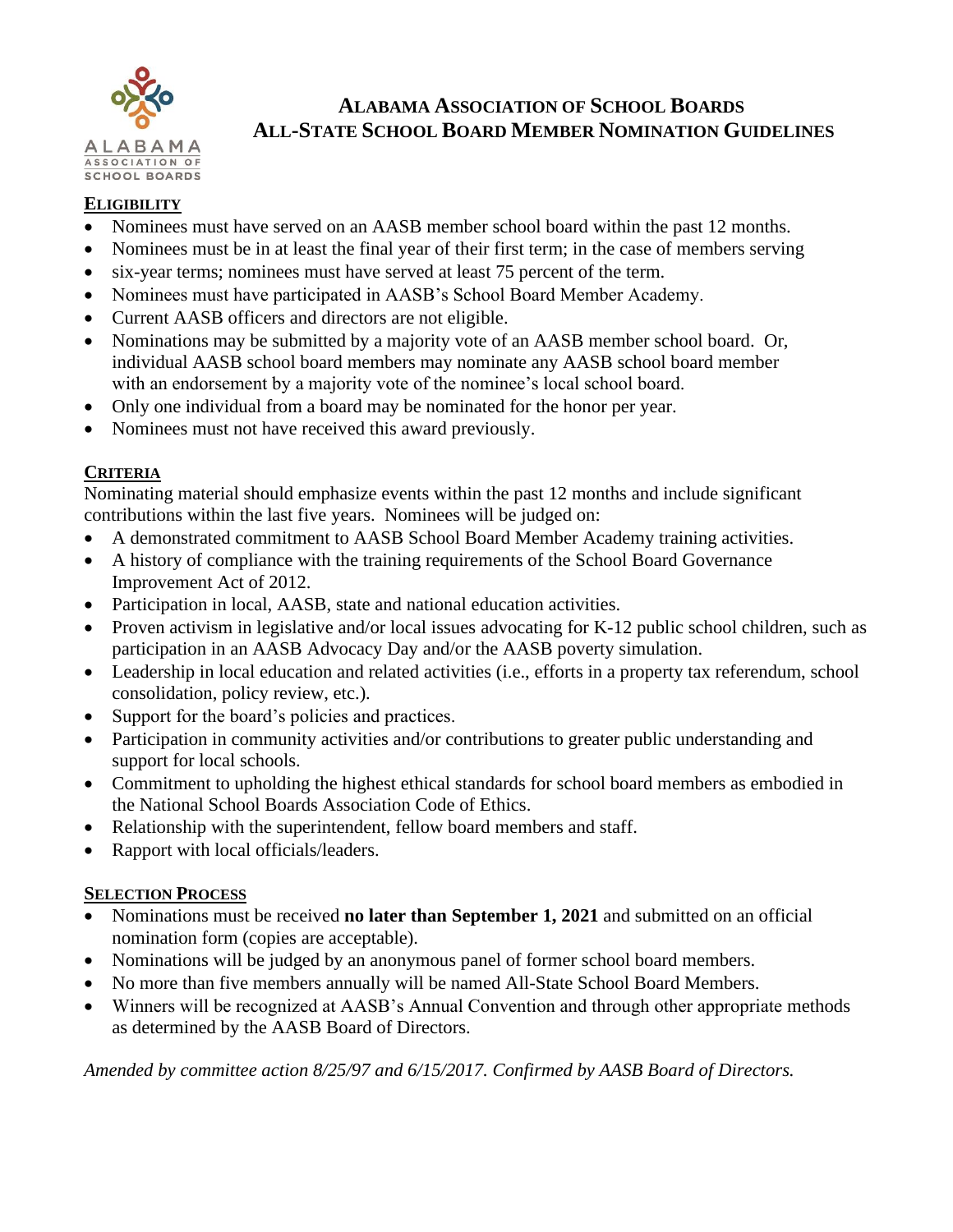# **Tips for a Winning Nomination**

- Remember the panel of judges likely will not know your nominee. Explain the significance or impact of each activity where possible. For example, don't just say the nominee lobbied the legislature frequently. Explain what the nominee lobbied for and how his/her activities benefited the school board and/or school system.
- Be specific.
- A "glitzy" presentation is not necessary. Instead, give a complete description of the nominee's activities. For example, don't just say the nominee achieved Level 4 in the School Board Member Academy. Relate how what he/she has learned has helped your school system.
- Make sure your nomination is received **on or before the deadline**.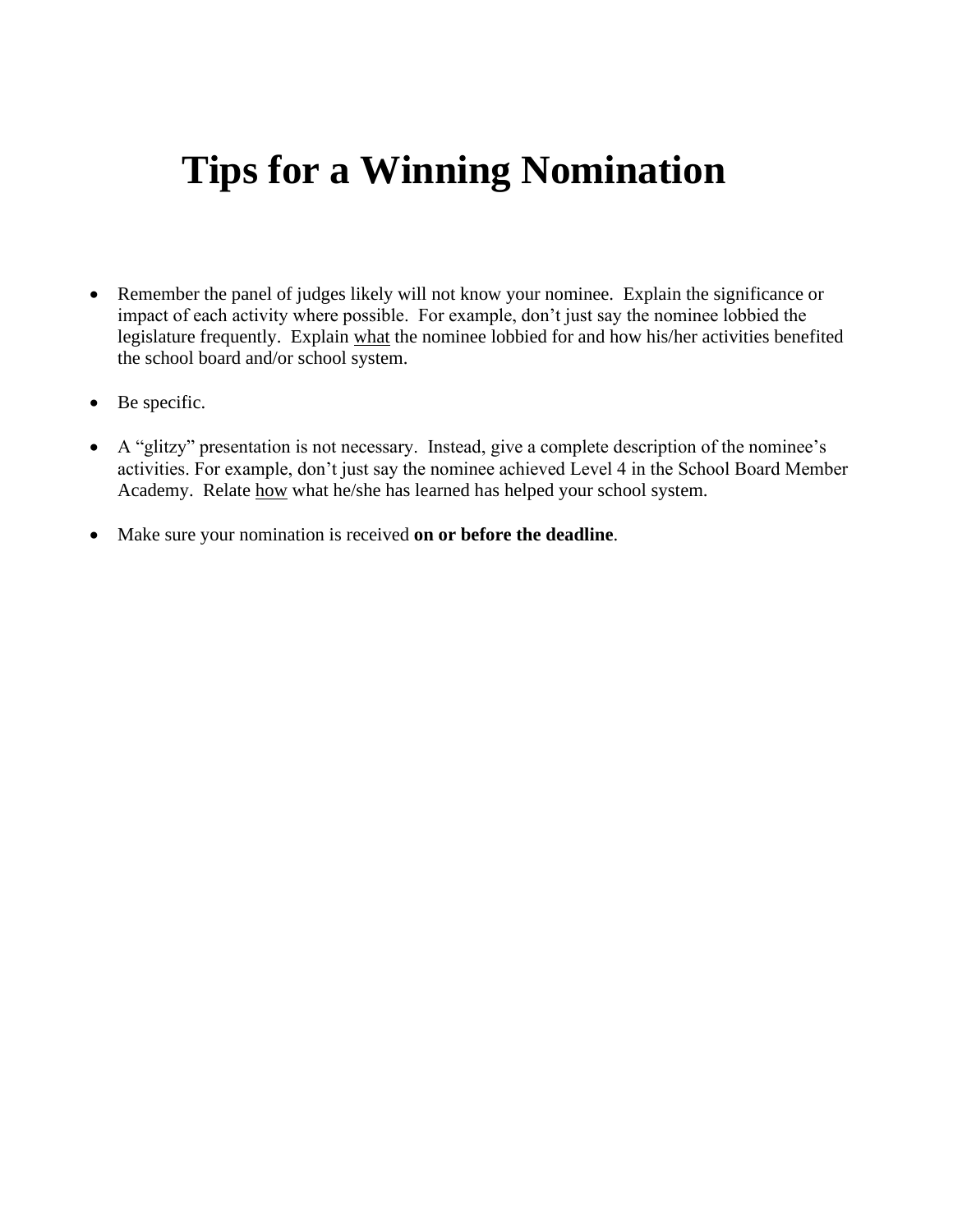

## **AASB ALL-STATE SCHOOL BOARD MEMBER 2021 NOMINATION FORM**

This official nomination form must be used to submit a nomination (may be copied), sent to the Alabama Association of School Boards, and postmarked by the **September 1, 2021**, deadline. The selection committee will base its decision solely upon the nomination form and three letters of recommendation.

| Name of Nominee         |     |
|-------------------------|-----|
|                         |     |
|                         |     |
| Length of Service: From | To. |

#### **SCHOOL BOARD SERVICE AND ACTIVITIES**

Please respond to the items below in order on a separate sheet(s) and include specific dates for terms of service, offices, committee leadership or related activities. Include all information and be as specific as possible. It is not necessary to have an entry in each category. **DO NOT SEND DOCUMENTS OTHER THAN THOSE REQUESTED.**

#### **Section I. Activities. (Please submit the information below using the A-F format)**

- **A.** Attach nominee's boardmanship training activities statement listing AASB's School Board Member Academy credits and levels achieved. (AASB will supply a printout upon request.) List participation in other AASB, state and national education activities. Note whether nominee has consistently complied with training requirements of School Board Governance Improvement Act of 2012. (30 points)
- **B.** Describe nominee's leadership and participation in local education and board-related activities and support for the board's policies and practices. Include contributions to greater public understanding and support for local schools. Be specific. (30 points)
- **C.** Describe nominee's activism on legislative and/or issues pertaining to K-12 schools. Be specific. Note whether nominee has participated in an AASB Advocacy Day or AASB's poverty simulation. (20 points)
- **D.** Describe nominee's involvement in community activities. (This should include noneducation activities. (10 points)